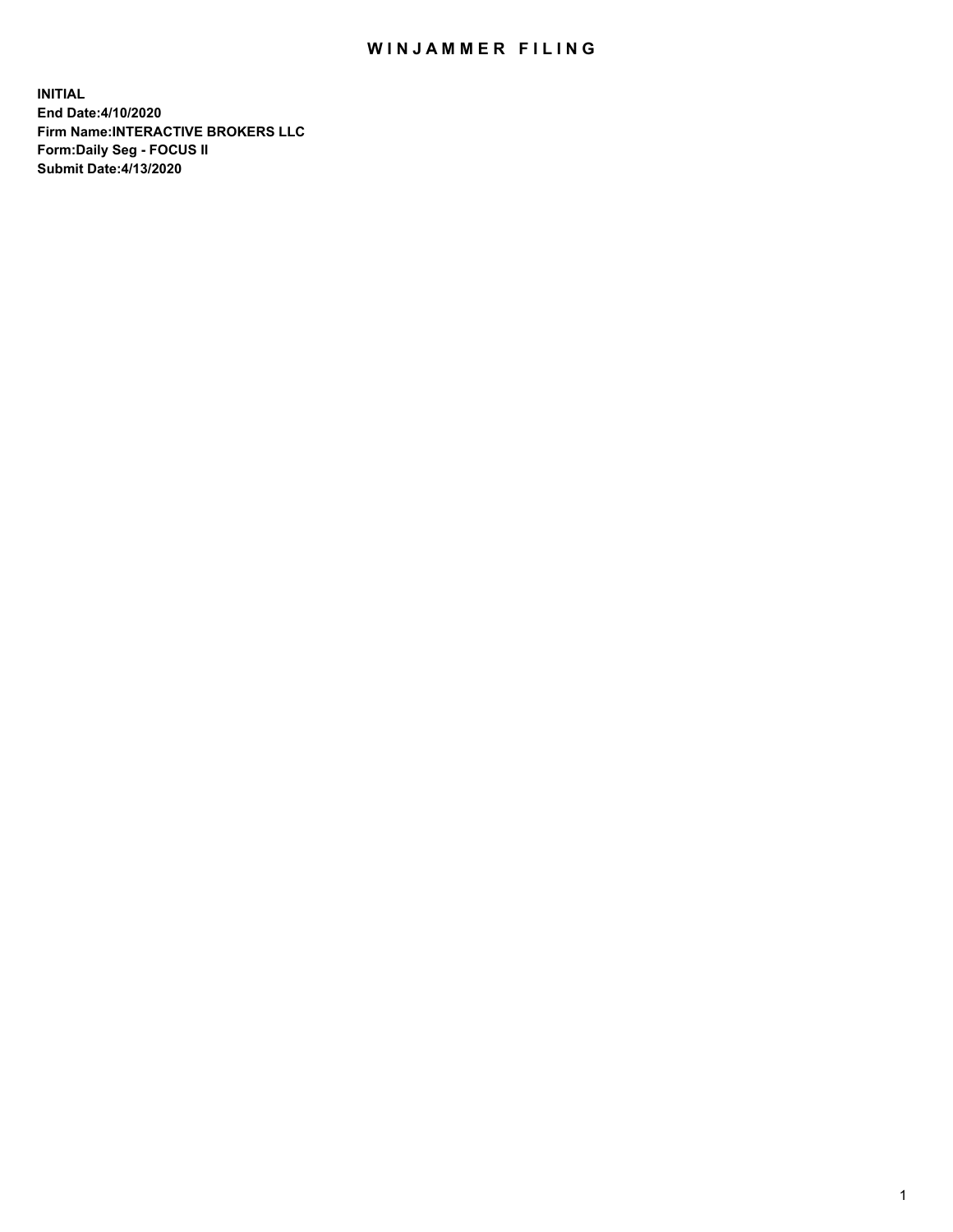**INITIAL End Date:4/10/2020 Firm Name:INTERACTIVE BROKERS LLC Form:Daily Seg - FOCUS II Submit Date:4/13/2020 Daily Segregation - Cover Page**

| Name of Company                                                                                                                                                                                                                                                                                                                | <b>INTERACTIVE BROKERS LLC</b>                                                                  |  |
|--------------------------------------------------------------------------------------------------------------------------------------------------------------------------------------------------------------------------------------------------------------------------------------------------------------------------------|-------------------------------------------------------------------------------------------------|--|
| <b>Contact Name</b>                                                                                                                                                                                                                                                                                                            | <b>James Menicucci</b>                                                                          |  |
| <b>Contact Phone Number</b>                                                                                                                                                                                                                                                                                                    | 203-618-8085                                                                                    |  |
| <b>Contact Email Address</b>                                                                                                                                                                                                                                                                                                   | jmenicucci@interactivebrokers.c<br>om                                                           |  |
| FCM's Customer Segregated Funds Residual Interest Target (choose one):<br>a. Minimum dollar amount: ; or<br>b. Minimum percentage of customer segregated funds required:%; or<br>c. Dollar amount range between: and; or<br>d. Percentage range of customer segregated funds required between:% and%.                          | $\overline{\mathbf{0}}$<br>$\overline{\mathbf{0}}$<br>155,000,000 245,000,000<br>0 <sub>0</sub> |  |
| FCM's Customer Secured Amount Funds Residual Interest Target (choose one):<br>a. Minimum dollar amount: ; or<br>b. Minimum percentage of customer secured funds required:%; or<br>c. Dollar amount range between: and; or<br>d. Percentage range of customer secured funds required between:% and%.                            | <u>0</u><br>$\overline{\mathbf{0}}$<br>80,000,000 120,000,000<br>0 <sub>0</sub>                 |  |
| FCM's Cleared Swaps Customer Collateral Residual Interest Target (choose one):<br>a. Minimum dollar amount: ; or<br>b. Minimum percentage of cleared swaps customer collateral required:% ; or<br>c. Dollar amount range between: and; or<br>d. Percentage range of cleared swaps customer collateral required between:% and%. | $\overline{\mathbf{0}}$<br>$\underline{\mathbf{0}}$<br>0 <sub>0</sub><br>00                     |  |

Attach supporting documents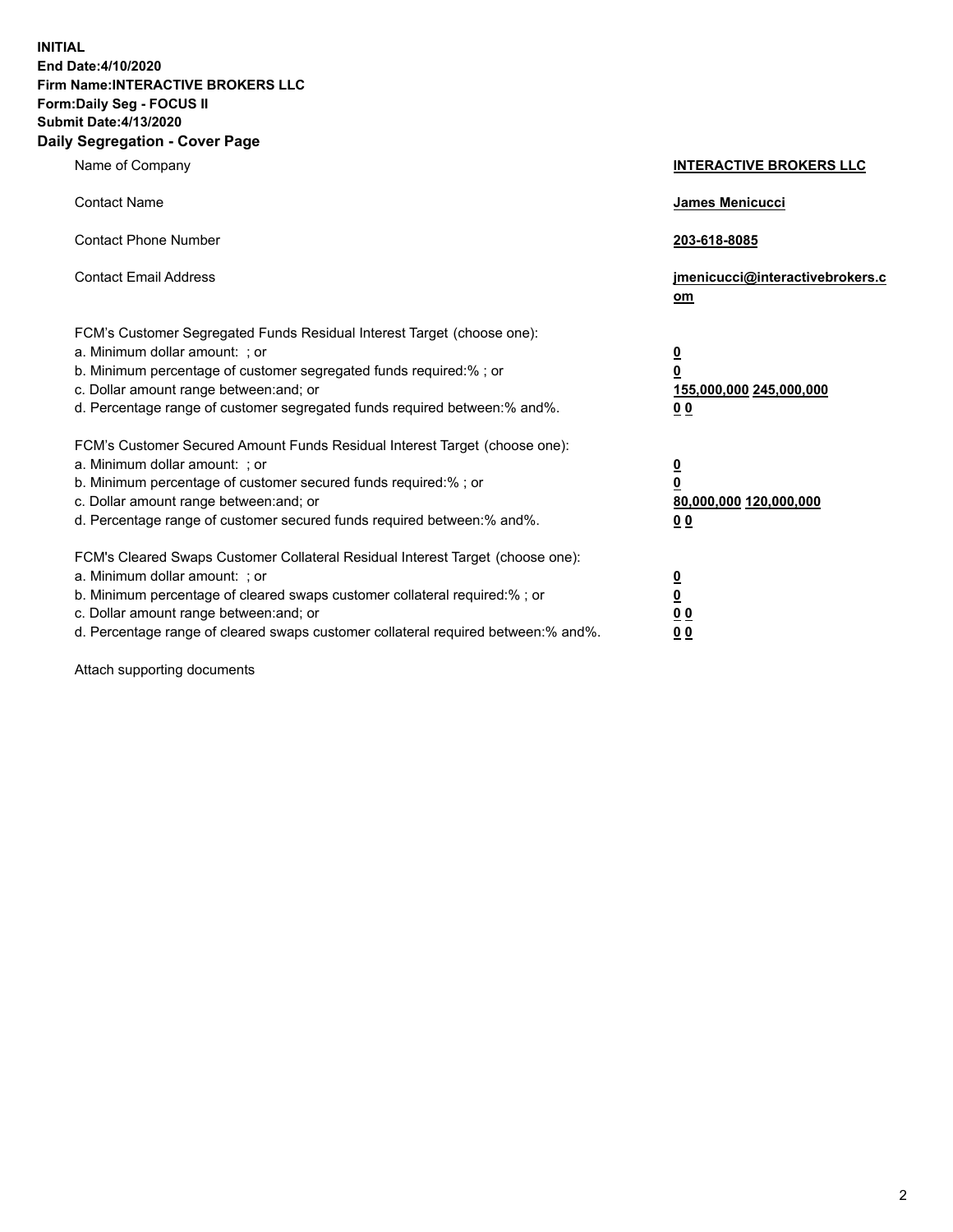**INITIAL End Date:4/10/2020 Firm Name:INTERACTIVE BROKERS LLC Form:Daily Seg - FOCUS II Submit Date:4/13/2020 Daily Segregation - Secured Amounts**

## Foreign Futures and Foreign Options Secured Amounts Amount required to be set aside pursuant to law, rule or regulation of a foreign government or a rule of a self-regulatory organization authorized thereunder **0** [7305] 1. Net ledger balance - Foreign Futures and Foreign Option Trading - All Customers A. Cash **570,407,526** [7315] B. Securities (at market) **0** [7317] 2. Net unrealized profit (loss) in open futures contracts traded on a foreign board of trade **-2,625,444** [7325] 3. Exchange traded options a. Market value of open option contracts purchased on a foreign board of trade **50,674** [7335] b. Market value of open contracts granted (sold) on a foreign board of trade **-195,990** [7337] 4. Net equity (deficit) (add lines 1. 2. and 3.) **567,636,766** [7345] 5. Account liquidating to a deficit and account with a debit balances - gross amount **2,700** [7351] Less: amount offset by customer owned securities **0** [7352] **2,700** [7354] 6. Amount required to be set aside as the secured amount - Net Liquidating Equity Method (add lines 4 and 5) **567,639,466** [7355] 7. Greater of amount required to be set aside pursuant to foreign jurisdiction (above) or line 6. **567,639,466** [7360] FUNDS DEPOSITED IN SEPARATE REGULATION 30.7 ACCOUNTS 1. Cash in banks A. Banks located in the United States **201,397,535** [7500] B. Other banks qualified under Regulation 30.7 **0** [7520] **201,397,535** [7530] 2. Securities A. In safekeeping with banks located in the United States **379,768,200** [7540] B. In safekeeping with other banks qualified under Regulation 30.7 **0** [7560] **379,768,200** [7570] 3. Equities with registered futures commission merchants A. Cash **0** [7580] B. Securities **0** [7590] C. Unrealized gain (loss) on open futures contracts **0** [7600] D. Value of long option contracts **0** [7610] E. Value of short option contracts **0** [7615] **0** [7620] 4. Amounts held by clearing organizations of foreign boards of trade A. Cash **0** [7640] B. Securities **0** [7650] C. Amount due to (from) clearing organization - daily variation **0** [7660] D. Value of long option contracts **0** [7670] E. Value of short option contracts **0** [7675] **0** [7680] 5. Amounts held by members of foreign boards of trade A. Cash **107,724,165** [7700] B. Securities **0** [7710] C. Unrealized gain (loss) on open futures contracts **-766,713** [7720] D. Value of long option contracts **50,674** [7730] E. Value of short option contracts **-195,990** [7735] **106,812,136** [7740] 6. Amounts with other depositories designated by a foreign board of trade **0** [7760] 7. Segregated funds on hand **0** [7765] 8. Total funds in separate section 30.7 accounts **687,977,871** [7770] 9. Excess (deficiency) Set Aside for Secured Amount (subtract line 7 Secured Statement Page 1 from Line 8) **120,338,405** [7380] 10. Management Target Amount for Excess funds in separate section 30.7 accounts **80,000,000** [7780] 11. Excess (deficiency) funds in separate 30.7 accounts over (under) Management Target **40,338,405** [7785]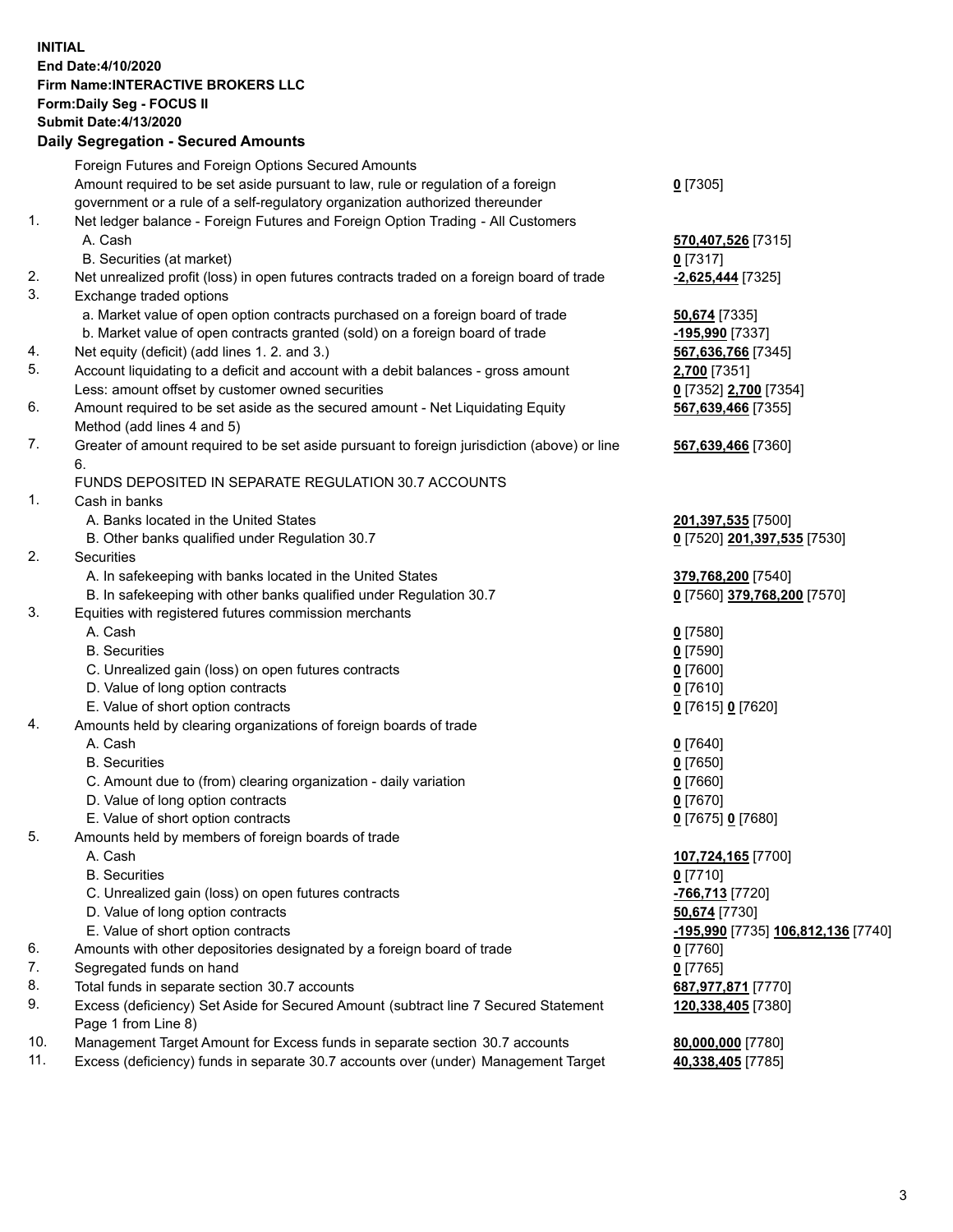**INITIAL End Date:4/10/2020 Firm Name:INTERACTIVE BROKERS LLC Form:Daily Seg - FOCUS II Submit Date:4/13/2020 Daily Segregation - Segregation Statement** SEGREGATION REQUIREMENTS(Section 4d(2) of the CEAct) 1. Net ledger balance A. Cash **6,279,740,940** [7010] B. Securities (at market) **0** [7020] 2. Net unrealized profit (loss) in open futures contracts traded on a contract market **-161,380,957** [7030] 3. Exchange traded options A. Add market value of open option contracts purchased on a contract market **409,784,283** [7032] B. Deduct market value of open option contracts granted (sold) on a contract market **-390,129,131** [7033] 4. Net equity (deficit) (add lines 1, 2 and 3) **6,138,015,135** [7040] 5. Accounts liquidating to a deficit and accounts with debit balances - gross amount **5,078,708** [7045] Less: amount offset by customer securities **0** [7047] **5,078,708** [7050] 6. Amount required to be segregated (add lines 4 and 5) **6,143,093,843** [7060] FUNDS IN SEGREGATED ACCOUNTS 7. Deposited in segregated funds bank accounts A. Cash **2,764,735,716** [7070] B. Securities representing investments of customers' funds (at market) **1,850,932,975** [7080] C. Securities held for particular customers or option customers in lieu of cash (at market) **0** [7090] 8. Margins on deposit with derivatives clearing organizations of contract markets A. Cash **466,190,487** [7100] B. Securities representing investments of customers' funds (at market) **1,244,707,533** [7110] C. Securities held for particular customers or option customers in lieu of cash (at market) **0** [7120] 9. Net settlement from (to) derivatives clearing organizations of contract markets **1,570,010** [7130] 10. Exchange traded options A. Value of open long option contracts **408,502,783** [7132] B. Value of open short option contracts **-388,907,615** [7133] 11. Net equities with other FCMs A. Net liquidating equity **0** [7140] B. Securities representing investments of customers' funds (at market) **0** [7160] C. Securities held for particular customers or option customers in lieu of cash (at market) **0** [7170] 12. Segregated funds on hand **0** [7150] 13. Total amount in segregation (add lines 7 through 12) **6,347,731,889** [7180] 14. Excess (deficiency) funds in segregation (subtract line 6 from line 13) **204,638,046** [7190] 15. Management Target Amount for Excess funds in segregation **155,000,000** [7194]

16. Excess (deficiency) funds in segregation over (under) Management Target Amount Excess

**49,638,046** [7198]